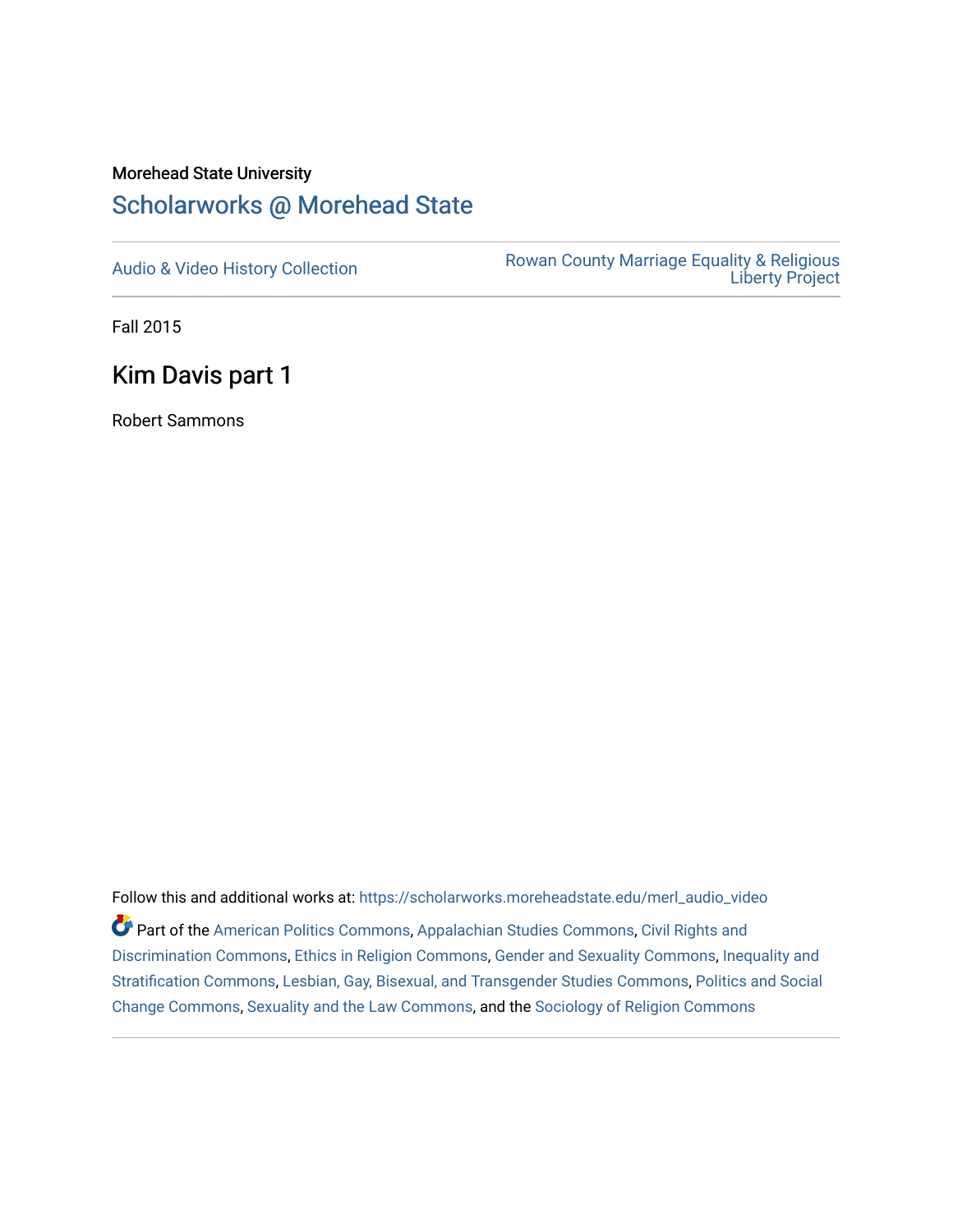#### **Kim Davis part one**

Interviewer: So, we want to cover a bit of biographical information here. Do you care to tell me where you were born and you grew up?

Davis: I was born right here in Rowan county. Born and raised here. Actually, 12 of my 13 years of school, Kindergarten to the  $11<sup>th</sup>$  grade was spent right here, at the Breckenridge training school, at the University. And, then, I was the first graduating class at the new high school that they built in 1983, so…

Interviewer: What was Morehead like when you were growing up?

Davis: Different than it is today. I can remember when there was an "Old Melony's" down town. The downtown was a very vibrant place. A very friendly place. You know, all the outskirts were still farms and family… family land, owned. I remember you know, because, where I went to school up at the college, I remember, you know, it being a friendly place to everybody. Because, I had to walk down the college boulevard every day to get to my Mom's office. So, I remember that it was a different time than what today is.

Interviewer: When you mentioned walking down the college boulevard... I remember some of it myself. Compared to now, how would you say Morehead has changed?

Davis: You know, I think there is a lot of difference, socially, for the simple fact that there is no shame in people's game anymore. I guess that's the best way to put it. I mean, you know, back then a person's preferences were something they kept private. It was a private matter and it was something that was kept that way. It was sacred. And it was not necessarily secret, but it wasn't flashed out there in the open for everybody to see. And what I am talking about is that we always knew when we were there on the college that there were homosexuals up there. But it was not paraded around. It was respectful and it was kept, you know… so that little kids didn't see it and wonder "what in the world was that?" Because that's what we would have said, "Why are those people like that? Why are they doing that?" But, I think the culture now has kind of buffered people to the point where nothing shocks people any more. And that shock value has left and I don't know if that's because they've taken God out of everything. They are taking God out of the schools. They are taking him out of government. They're trying to take him out of the church. They are trying to take him out of every walk of life that we have. And I think when you remove God, that moral compass that kids learn in Sunday-schools and in church and in their homes and through school, by watching their elders. You know, you are supposed to learn from your elders. You are supposed to learn good from your elders. You are not supposed to learn perversion and wickedness and so for me I think that the shame has been thrown out. People are justifying their actions and thinking that things are okay. If it feels good, do it. That's the mantra that is being pushed. If it feels good, do it. The humanism of it all you know is you are your own god. You do what feels good to you and makes you feel good. And I see that with our society today, here. You know, we are in a small town. You wouldn't think a small town like that would have such a polarizing effect on the youth and the people in general. But it does.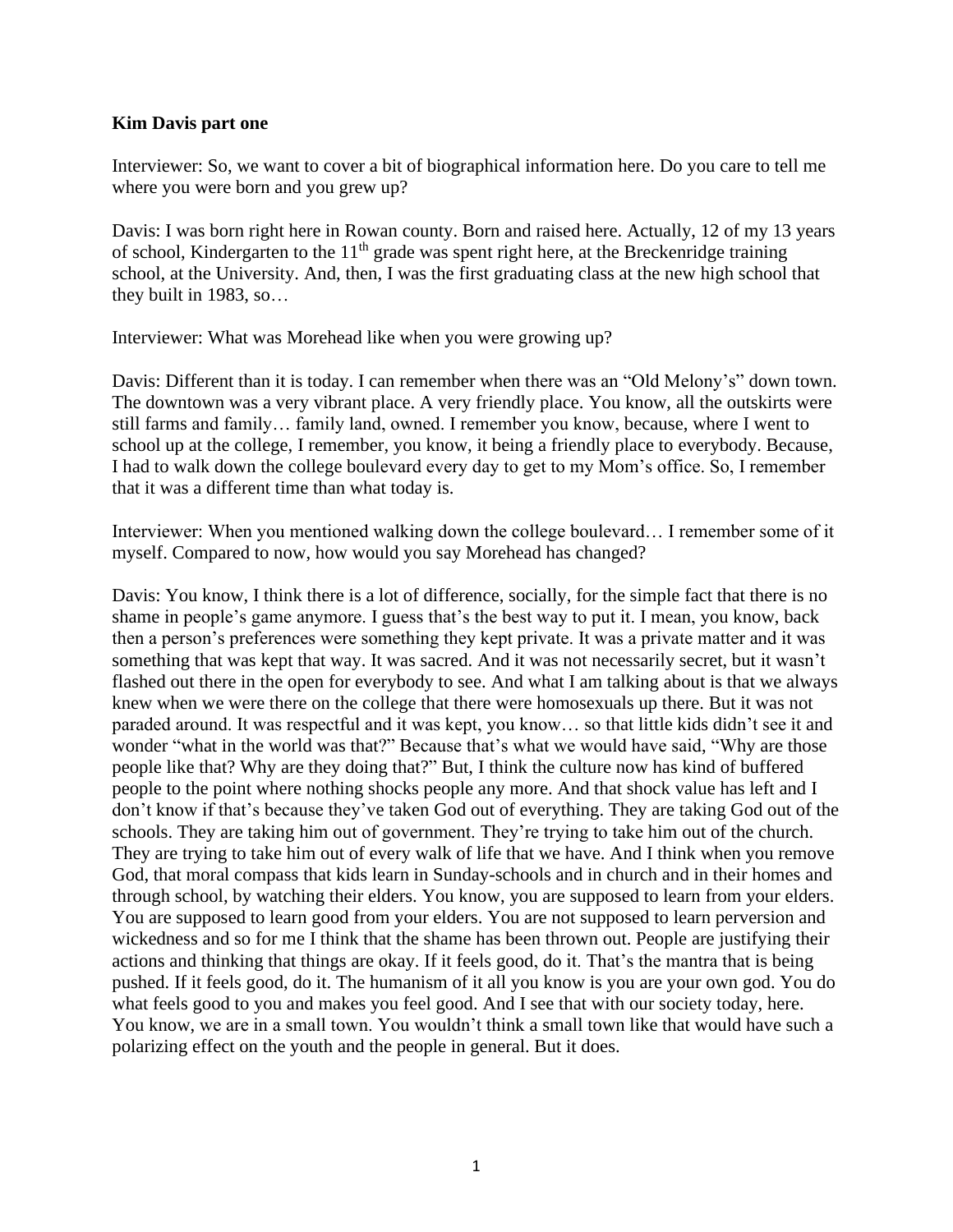Interviewer: Do you think, along that vein, that one particular group or at one particular time, can you trace or think of exactly when or how it happened, this change?

Davis: I think it has been a very gradual, like a snowballing effect. And that's like a lot of people think that it's okay as long as it does not affect me and my three or but what they don't realize is the detriment that this new societal view of marriage and...it is set out to destroy our families…it is set out to destroy the American family as we know it today and this is just tip of the iceberg. You know, it's a Pandora's box and it is for me it's a scary thing...I'll probably have to work long and hard hours to make sure my children never go to a public school where they teach core curriculum. I mean it is scary. I don't want my kids, my grandchildren knowing that. I don't want them being exposed to that kind of stuff. And so, I will do, you know, and I think it'll only get worse. Before it gets better.

Interviewer: Do you think there's one particular group that brought about this change?

Davis: Sure. The LGBTQ whatever they are now, you know. They are adding just little initials on all the time. Just pulling more and more people in. They have pushed and they are a very organized group you know. They are very organized. They are very methodical. They are very, I don't wanna say pushy, but they are very progressive in what they want to accomplish and you know the current president that we have. He embraced that and he has tried to change everything. Not just marriage, but our military. It's a joke. For me it is a joke.

Interviewer: Changing gears just a little bit, do you care to tell me about your parents?

Davis: My parents, they are practicing Catholics. I was not raised Catholic. I was never actually, I remember going to Church with them one time as an adult. But when I was younger, I never went to church. My parents never took me to Church, I wasn't raised in church… I always believed in God. Knew who God was, and that was just innate. I guess it was just born in me that I knew. I don't really ever recall questioning who God was or if He existed or if He was real. I knew he was. Because I could see. His creation proves that to me, alone. But, we never went to Church. It was never a word that we really even spoke, just to be honest.

Interviewer: Do you care to elaborate on some of your childhood experiences?

Davis: As far as?

Interviewer: Anything you wanna tell about, really. It is pretty much open, I mean.

Davis: I was raised with one brother. We had lots of cousins and we would spend every Sunday at my Mamaw's. She would fix dinner. I remember them as one of the best days in my life with my grandmother, my Papaw. Mamaw always cooked so good. She had beautiful long hair. She would allow me to comb it. We used to tear rags and braid, you know, would braid rags in her hair. She would do mine because at that time my hair was real long also. You know I remember school. Had a lot of good memories from school. There was a lot of, you know the Breckenridge training center was, had a lot of, it was a training for teachers at the college. We met a lot of good people. But I remember my teachers all the way up through. My first-grade teacher was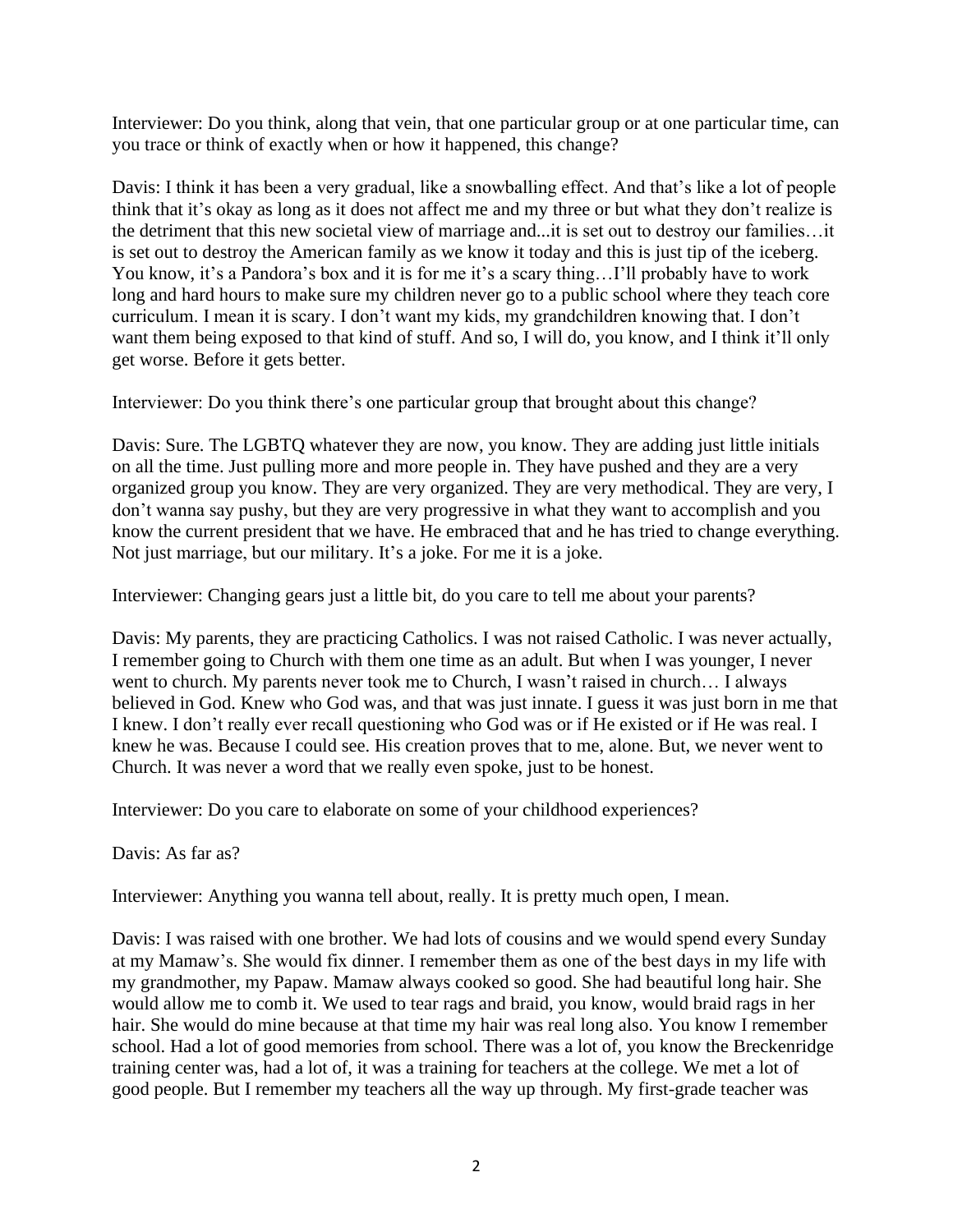Shirley Blair. My second-grade teacher was Bernice Jackson. My third-grade teacher was Jessie Meingram. My fourth-grade teacher was Sue Wells. My fifth-grade teacher was Dreema Price. My sixth-grade teacher was Mary Jordan. You know, Lois Wong. I remember them and that they impacted my life. They just instilled a lot of good study habits and just good solid teaching from school. I remember that. I used to baby sit a lot and started working when I was about 16, when I got my license. And, it was just pretty much normal childhood.

Interviewer: You mentioned your grandmother and her hair and that she had really long hair. Was that a religious thing for her, or Bible-based?

Davis: You know that was a time when that's what women did. You know I never saw my grandmother in a pair of pants. I never knew that she ever had cut her hair. Her hair was down past her calf-muscles. So, she had a lot of hair and she always wore it up real pretty in a bun. I was always amazed how she could twist it and put it up in that bun. And she never even looked in the mirror and she made this little crease in her hair, like a little roll, you know, in her hair. It always looked so pretty. I just loved it and she would sit in a chair and it would drag the floor. And I would brush it. And it was so fun, I remember so well. It was so pretty.

Interviewer: Sound like a really good memory. So, you have already told us where you went to school. I am amazed at your memory with all those teachers. I don't think I could do that myself. Let's talk a little bit about your current occupation. Your mother was a clerk.

Davis: (smiling) She was.

Interviewer: And your son is a deputy.

Davis: (smiling) He is.

Interviewer: Does being clerk mean anything to your family? It seems like…

Davis: (cutting in) Well, it was my mother's life. It was the only job she has ever had. She started working as a senior in high school under Miss (didn't catch the first name) Elam, who was the clerk prior to her. My mother loved her job. I mean, she literally loved it. She enjoyed every aspect of it. And it has changed. It has morphed into such a much easier job now, with technology and computerization and stuff like that. Used to, they had to handwrite every registration that was issued. And used to, everybody came in February and March and got their registration, so you could imagine the line out the courthouse. I remember coming from school and they would be lined out the doorway, down around that ramp and around and making a circle around the full courthouse and they would have to wait in line. And they wrote, handwrote every single one of them, or typed them. So, for her, she ushered in the new era of technology and she did a wonderful job at it. She computerized all of our records, digitized them, imaged them. And she was one of the first to actually have imaged record where you did not have to pull a book out to look at a record. And that was something she was very very proud of. I myself never really thought of working at the county clerk's office. I actually went and got a nursing degree and was nursing, and I had a miscarriage in August of '87 and then, I got pregnant again three months later. And then I had the premature birth of my son, Clifton, he would be 28 this year. On March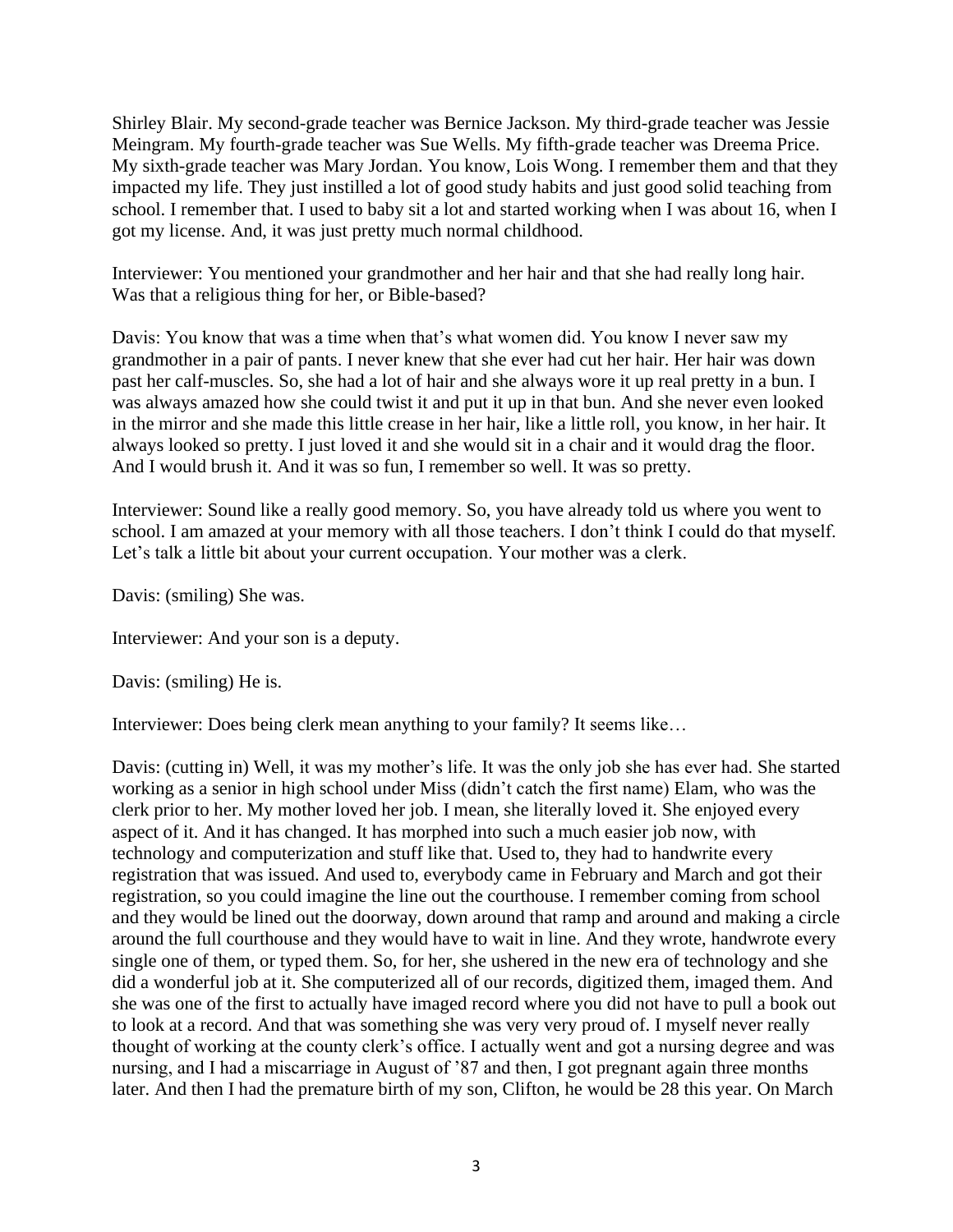29th, he was 22 ½ weeks. I didn't really have the desire to go back to nursing. And I was about to grieve myself to death. I was, you know, just really struggling. Didn't, at the time, you know, questioning God—why would God take my child? I wanted to be such a good mommy and there were so many people having babies, throwing them into trashcans and dumpsters and that kind of stuff. And so, I was kinda wallowing in my own sorrow and mourning. And my mother called me one day and she said "What are you doing?" It was a Tuesday. I said I'm fixing to go to the cemetery. I went there every Tuesday for a lot of months. She said "Why don't you come help me?" She said "I need some help. I am backed up in filing. I could use some help." I said well okay. I will for a little while. I started filing for \$7 an hour, lowest, lowest, I came in at the dirt level. And so I got the filing done and I said I am outta here, Mom. It was the end of the month. And she said "Well, won't you stick around? I could use some help with this." So, she just kinda lured me in and kept me. But it healed me. You know, it helped me heal. So, then I realized I caught on pretty quick and I was pretty good at it and could work people in and out real quick. Just really caught on to everything about the whole process. And that ended up being 26 years' worth, over 26, almost 27 years' worth by the time I took office and 5 months being 27 years that I worked for her. And enjoyed every minute of it. I got to be with my best friend every day. It was good. So, with Nathan being here, you know he took a pay-cut to come work for me. He left AT&T to come work for me. It was good.

Interviewer: We can pause.

Davis: You're fine.

Interviewer: What church did you attend?

Davis: Right now, I go to Rock Solid Apostolic Church. It's a wonderful, it's a young church, we're only 5 years old. We've got a building fund. Purchasing some land. Gotta have a bigger building. If we build the building, God will fill it. I have no worries there. But, I am excited about that. We have a young pastor who is Holy Ghost filled, had the Holy Ghost for about 19 years and he is on fire for God. Our church is a reflection of him and his desire to please God. We have a wonderful church, lot of brothers and sisters, who really have a lot of outreach. He pastors not only our church, but there was another apostolic church over in Elliot County. Their pastor left and they had nobody. They called him, and wanted to know if he could come preach a little while for them so they could, you know, hear the word. So, he started going over there and they asked him to be their pastor. So, he is the pastor of Lytton Apostolic Church over in Elliot County and he is our pastor. And he also jokes, you know we have Monday night Bible study and preaching at the jail for the women and the men, So he says he is the pastor at Solid Rock, Solid Block, and Lytton Apostolic Churches (laughs). That is kind of funny, you know. But, there is such a need out there. There's a lot of hungry people out there, needing something different than what they're getting from this world, and so I feel a duty. I go every Monday night and have since October of 2013 to the jail. Talk to the ladies there. Bring them the word of God. We have just seen God change lives and move on hearts and stuff. You know, those ladies are the best part of my Monday. So, it's good.

Interviewer: How did your participation in the religious community change as you have gotten older?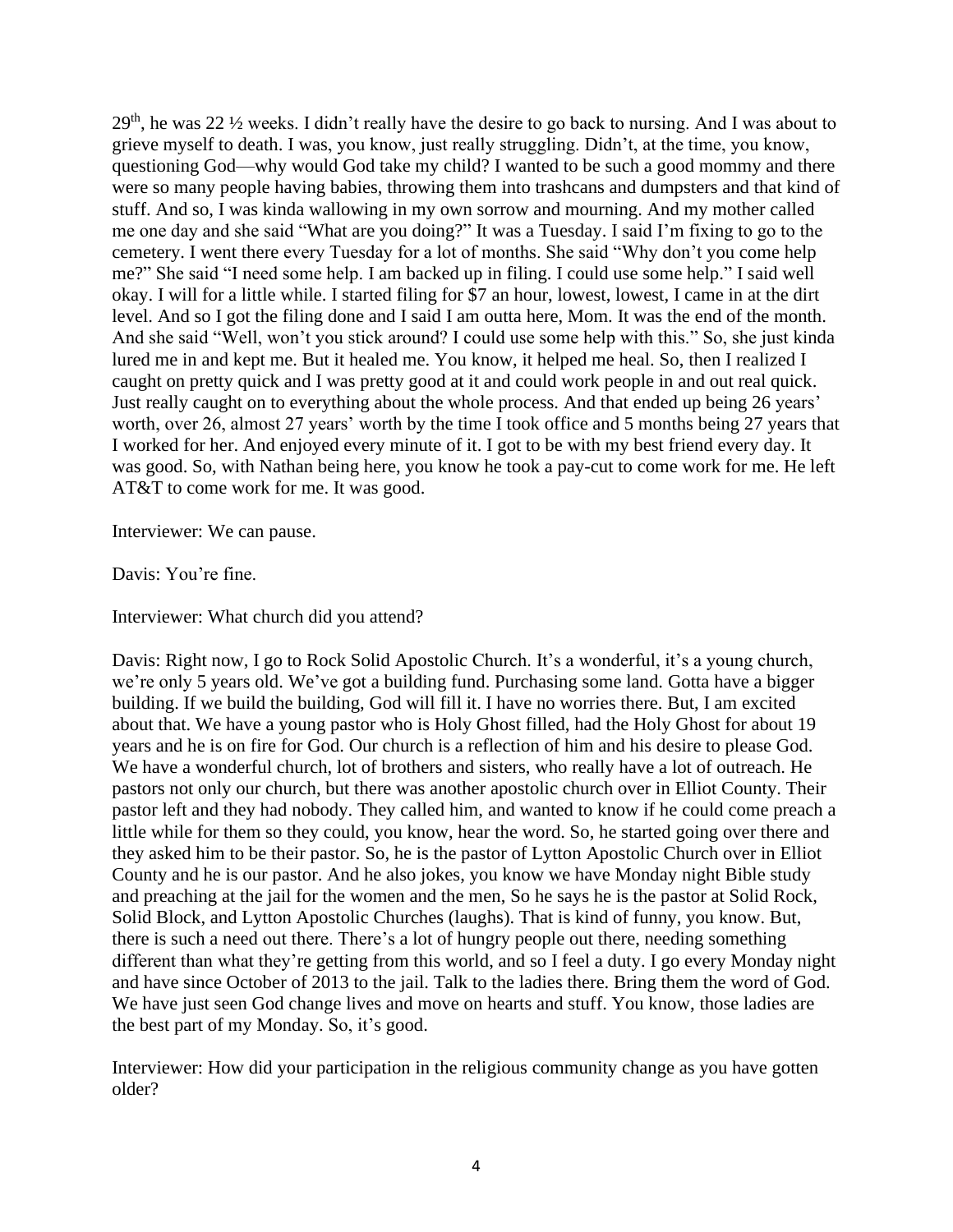Davis: Well. Like I said, I wasn't raised in Church. And so, I am a very late bloomer. And I just, you know, when God dealt with me, I know the word of God says you should love him with all your heart, mind… so, all your might. So, that's what I wanted to do. And I made a vow to him that I would love him with my whole heart, mind, body, and soul, every ounce of strength. Every ounce of might that I had. Because I wanna make heaven my home. So anything, that I can do to help in the community is what I want to do. I have been invited to go talk to ladies' meetings. I have done that. I went up to Chicago and talked to 6,000 Romanian Pentecostals. That was a wonderful experience. Those are wonderful, wonderful people. I am so blessed to have known and met them. And I think I probably I am a better person for knowing them and meeting them. For being in fellowship with them. It is remarkable that how people are just looking for somebody to give them a word of encouragement and to let them know that, hey, you can do this. And I think it's important that if you're asked or you're called to do that, you know, I think everybody should not be afraid to exercise their faith. How is your faith ever gonna grow if you do not exercise it? You have to step out and you have to trust God and that's what I think happened with me during this whole situation. I was at that point where I was not in control. And I had just totally and fully had to rely on God for everything. And I think that it made me a much stronger Christian, a much stronger person, you know. More determined to live for God than ever.

Interviewer: One more question before we move on to the whole, you know, the….

### Davis: (Smiling) Saga?

Interviewer: …the subject. You mentioned that you grew up not going to Church. That your parents were Catholic but you did not actually go to Church. But you talk about where you go to church. Do you care to tell me how you became a Christian, or how you became Apostolic? Where it all started? Do you mind?

Davis: Well, for me, my Mother-in-law was a godly woman. She was diagnosed with cancer in it would be October of 2010. She (pause) went very quickly. So, she died on January 23<sup>rd</sup> of 2011. Now mind you, before my husband and I had went to Church together and we had repented and been baptized in Jesus' name. Both of us filled with the Holy Ghost. But we were that rocky soil that the word of God, that seed fell on. We bloomed really quick and then the cares of the world and everything kinda just choked us out. And so, we had been on a backsliding state for like eight years. So, when his mother passed, she told me, before she died, I remember I was going in and checking on her. She said "I am worried about my boys." My husband has a younger brother. And I said, Joe and I are, we had divorced and we had remarried. And, I told her, I said "Joe and I are back together," and I said we'll be good, I promise. And so, she died on the  $23<sup>rd</sup>$  of the January about 6 o' clock in the morning. It was on a Sunday. And so, all the family was in and we knew that the one thing that would give Mommy some joy was the knowledge that her whole family had went to church, together, to worship. Like I said, she was a godly woman, a God-fearing woman, very humble and meek, and just a wonderful role model. So that night when we went to Church, I went in my pants and I had my short hair, just looking very worldly. And, preacher was preaching. And, man, the word of God just pricked my heart. I had no intentions of bending a knee or crying or doing anything because I was at that state where I was just, I really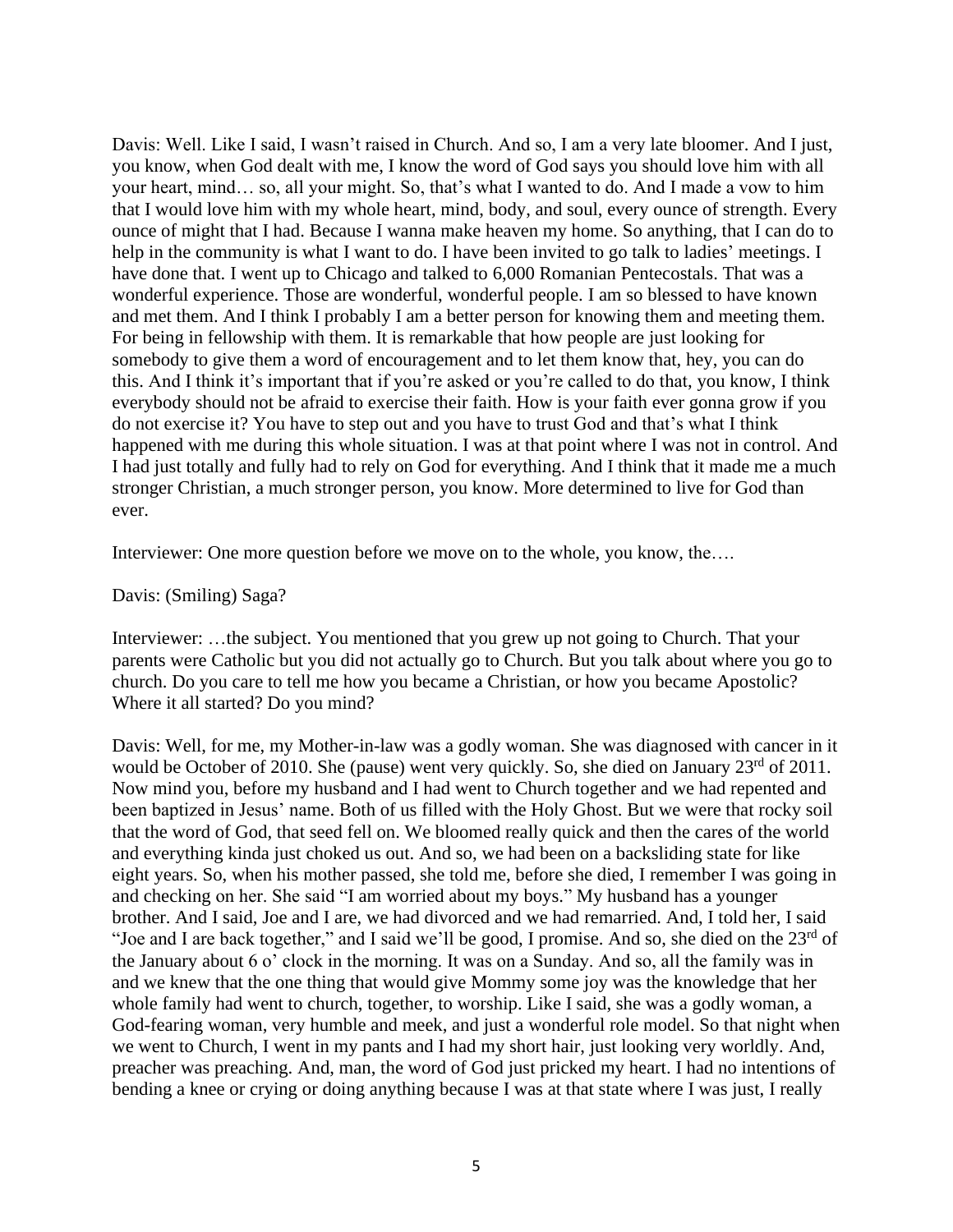didn't care. There was a whole lotta hurt there. But when God pulls at your heart, you have no control. And I surrendered. I knelt right there in that pew where I was at and I just cried and told God I was so sorry. I just…. I felt that truly this was the last time God would ever pull at my heart. I wanted to do it right. So, we started going to church. I had a real nice wedding set on. My husband had the ring made for me. And I told him, I said I wanted to sell these rings and give it to the, we had a family camp that we were going to and I said you know, I wanna sell them and give them to it. I wanted to make good on my word to God because He's been so good to me. He kept me through everything. You know, while I was out of church I actually heard Him call my name. He called me Kimberley. He had called me by my full name. God is so faithful. When we're not faithful to him, He is always faithful to us and He does not quit on anybody. Everybody is redeemable. *Everybody* is redeemable. And that's what, I want people to know that. It's bit by bit. That's how our walk is—bit by bit. You know—you don't come to God. It's not like a lightning bolt. We went to the jail and baptized a man and woman last night, before Bible study. I told him … he said he was worried that nothing was gonna change… I told him if you're waiting for a lightning bolt to hit you, I said don't expect that. I said, but God would change you from the inside out. And I said he works slow and it is bit by bit, piece by piece. For me, I can't imagine not having that assurance of knowing that my God is on the throne and He know my name, you know. He's in control of everything. And for me the Apostolic faith, that's that Apostles' doctrine, that they preach—repentance, baptism in Jesus' name and the filling with the Holy Ghost. And it's just, I love it. There is nothing more out there that gives me joy and that stirs me like that message does, you know, that salvation.

Interviewer: One more question about that and I promise we will go on.

Davis: You're fine.

Interviewer: You mentioned your husband and you went to that church. Was that in 2011?

Davis: That was January 23<sup>rd</sup>, 2011.

Interviewer: Did your husband also, that night, go?

Davis: Yes.

Interviewer: So, let's move on to a different subject.

Davis: Sure.

Interviewer: The whole Supreme Court decision, and really why we are here. How did you first react to the U.S. Supreme Court's decision on same-sex marriage?

Davis: Well, I had been preparing for quite a while. Of course, you know, I was a first year clerk. And the first meeting that I went to at the clerk's association in January. I got put on a committee. It was a committee to discuss what we, as the county clerk's association, were gonna do about the issuance of same-sex marriage licenses if that possibility came up. There was 5 of us I believe on the committee. And we had vowed…we met and we had determined that we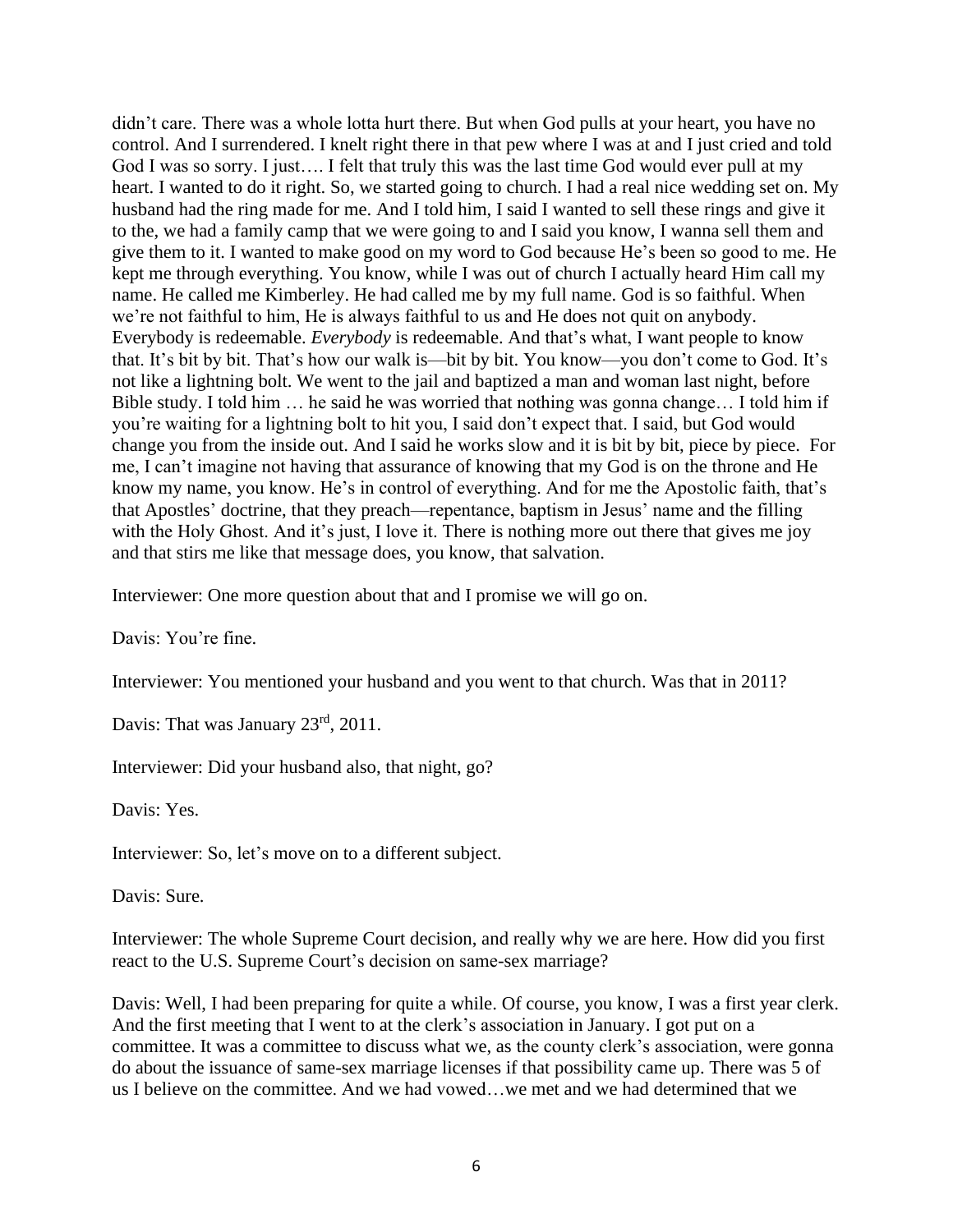would pick a day and that every day we would fast and pray about the situation together as a unit because there's power in unity, like minds. We decided that that's what we would do. I remember coming back, and it's ironic that on January 23<sup>rd</sup> of 2015, I wrote every legislature that we have in our state, representatives, senators, and, wrote them a letter asking them to get something on the legislative floor then, in the January of 2015, so if this did come up those of us who had conscientious objections would not be forced to partake in that or to decide whether it's either our job or you know, our religion. Which one are you gonna choose? I got one response and that was after the fact that they said they agreed with me. But that didn't do us much good because the time for legislation had already passed by the time, you know. Of course, we have a TV out here for the customers to watch while they're waiting in line and stuff, just to kind of occupy the time. And I remember I was sitting in my office. My desk was over there. And I remember sitting in my office and I heard everyone go "Ah!" And I walked out and it was streaming across, that the Obergefell decision was 5 to 4 in favor. And I thought, oh man, here it goes. Here it goes. Here it comes, here it comes, it's coming. And so, I came back here and I sat down and I immediately got a call from our newspaper. The newspaper said "Have you got the mandate yet from the governor?" I said no, I don't have anything from him. They said we have got a copy of it and we will send it to you.

Interview: So, this was immediately after it was broadcast on television?

Davis: Yeah, it was maybe, I say immediately but I'm thinking maybe 15 minutes afterwards. I'm getting calls already.

Interviewer: Within the hour.

Davis: And so, they emailed me over a copy of it. And then a short while later I get the email from the Governor. And I am thinking (laughs), this is not gonna work. This is not gonna be good. And then I get a call from the NPR, Chuck Morales, my friend. We talk off the record a little bit and then he interviews me. And I tell him, I said, you know, I said lip service is cheap, Chuck! We can claim to be Christians all we want. We can flap our gums and we can talk the talk but when it comes to it, when the rubber meets the road, you got to walk the walk. I said because, I said this is where the chaff and the wheat are separated. Those that claim to be will go and they'll do what the world is doing. They will conform to the world. But, I have been transformed, by the renewing of my mind and my spirit. I cannot. You know I cannot. The word of God says we are to separate. We are a peculiar people. We are to be separated, like Abram was separated from his family when he walked out for the promise that God had given him. He didn't know where he was going. But he trusted God enough to know. God said everywhere you place your foot, that's yours, it's yours. You know, I had to come to that kind of situation too. If I loved God and trusted Him, and He is my savior, He is my everything. He is my provider. He is my waymaker. He is my defender. He is my everything. And, I had to just give it to Him and leave it there. And so, Chuck and I talked and I said that I am not gonna be issuing license to anybody—gay or straight because I did not wanna discriminate. And they need to get our law fixed before we do anything. And, so he appreciated that and we quit the interview and then the phone calls started coming, "we wanna come in and get a license," and I said we don't have any license because they had to revamp the whole marriage license. So, you know and finally they came in. And finally, people started coming in face to face, and the confrontations started.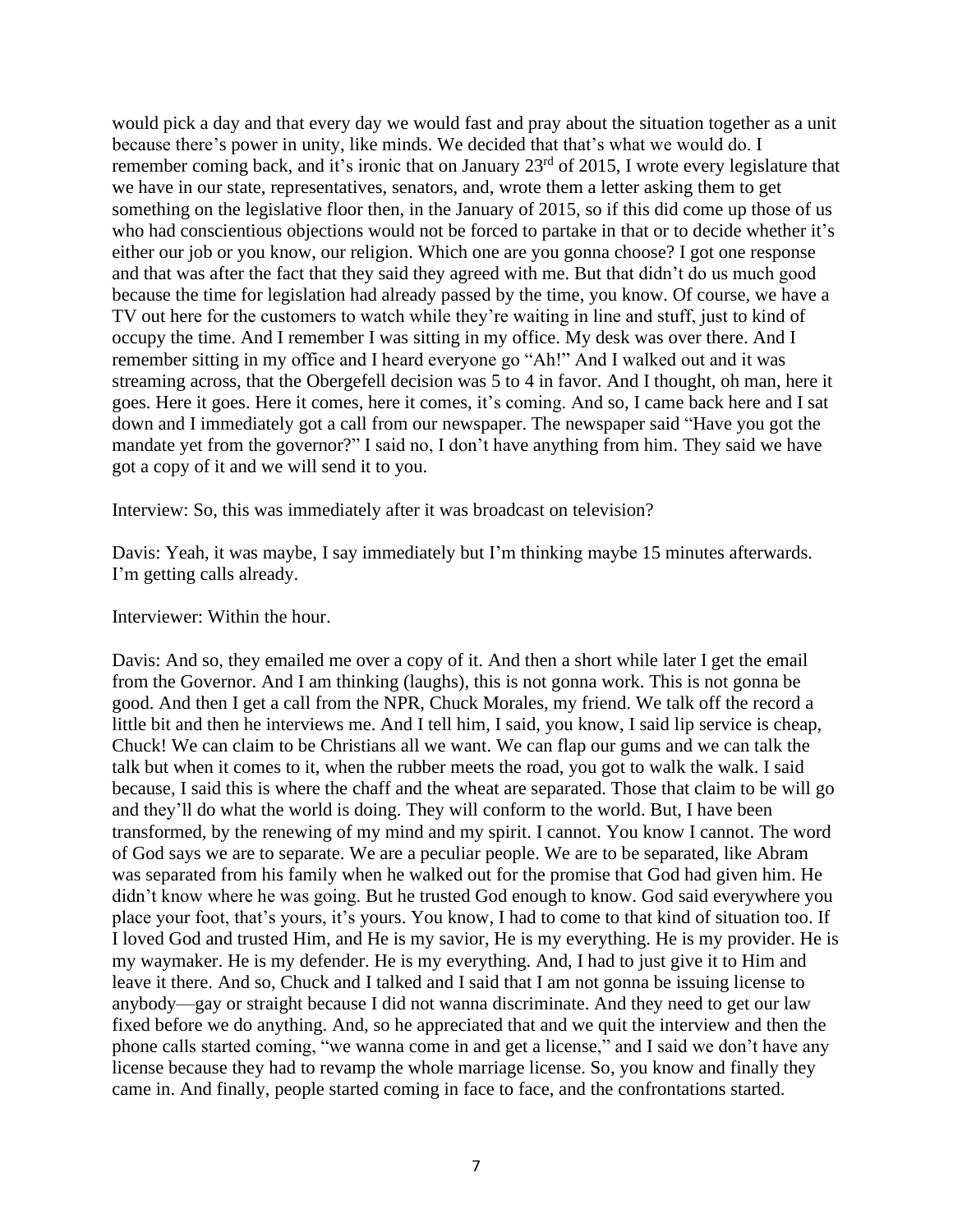### Interviewer: How long did that take?

Davis: Oh! It did not take long. I was sued by July 2<sup>nd</sup>, I believe. And the decision came down on the  $26<sup>th</sup>$  of June. I was already sued by the ACLU on July  $2<sup>nd</sup>$ . So, it did not take long for stuff to start. And, man, it was a whirlwind!

### Interviewer: Did you expect the decision to go that way?

Davis: I was praying and believing. I was asking for God's will. And I did not. I don't ever wanna inject my will, of what I want, what I think is right because I don't know. I don't see down the road what's happening. But you know I pray for God's will. If it's his will for it to not be then so be it. But if it's his will for it to happen the way it did then I would take that and accept it and move on because I knew that God had a greater plan in the midst of it all. So, for me, anything that happens, I know that God's in control and I know that He knows the end result is gonna be worth it. So, you know, I was, I can say I was disappointed. And I was hurt. I felt that a couple of the justices should have recused themselves since they had actually participated in and advocated for same-sex marriages and performed same-sex marriages in other states. But, you know, and I was disappointed in that, and of course there's the 28 days that they have to come back and rebuttal the decision, none of the parties that were involved did that. So, we were just kinda stuck out there at the mercy of, we were just, we were given a mandate that was very inappropriate, I thought, and very unfair, from our governor.

I: What went through your decision to not issue marriage licenses?

R: Well, you know, I love all people. I love, I have no animosity or hate or anything for anybody. I love the people that came in here. I love the people that sued me. They have a soul and they are worthy of love from me, as a person that loves God and knows God. So, for me, I did not want to discriminate. I didn't want to be, I just thought it was better if we didn't issue license at all until they got the whole license scheme straightened up. Because, for me, to issue one and not issue the other, I thought would have been, and I know this is gonna sound silly, like a smack in the face to the gay couples. "Well, you're gonna issue to the straights, why won't you issue to me?" You know. And I didn't want to be that way. I wanted them to, I didn't want to discriminate, you know? Because I love them. It's not, and people probably don't understand. They probably look at me, because I've been called a hypocrite, I've been called a bigot, I've been called a Nazi, I've been called Hitler, I've been called a lot of things from A to Z. You can pick one and I've probably been called it. But that doesn't make me them. You know, that doesn't make it so. And I didn't want to get to the place in my life and in my walk with God where I would hate a sin and discriminate against the person that was sinful. You know, I've prayed for years, Sherry, for God to give me eyes of compassion, to look past the sin and the scars and the affliction and infirmity and to see, to look past all that outward stuff and to see what was of true value of a person, and that's the soul. And if one person came to know God through all of this, it was worth everything. Everything. So, that was my thinking. You know, I had to look past myself, past my comfort, and past me personally and just look forward under what man found through all of this. And that may be somebody come to know God.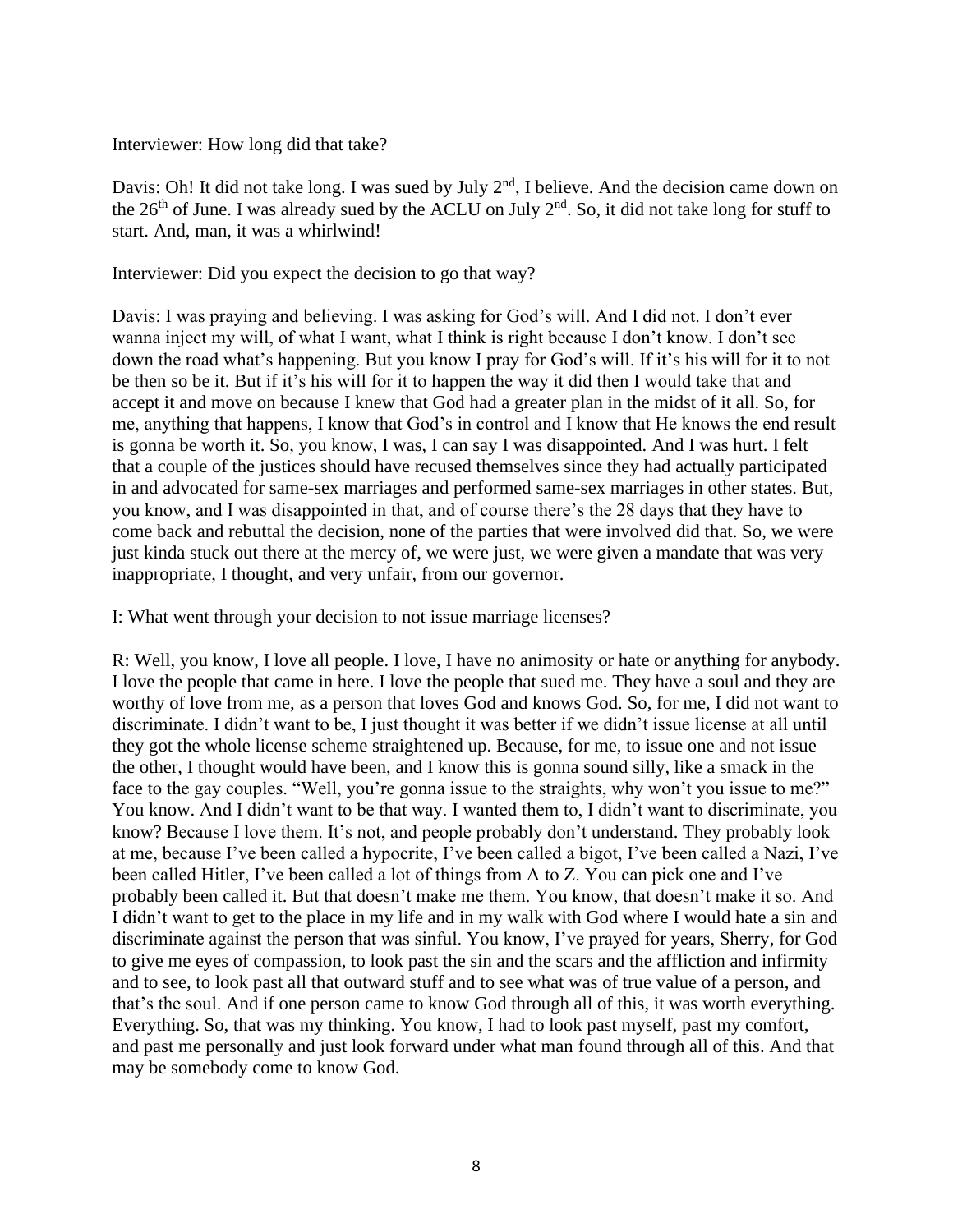I: When did you decide you weren't going to issue them?

R: Back in January. When I took office. I knew from the very beginning that was just something I could not, could not do, couldn't be a party to.

I: Do you mind telling me why?

R: Well, on the top of the old marriage license there was an authorization and the statue reasoned it was an authorization from the county clerk authorizing the person who was gonna solemnize that marriage that these people met the qualifications. Well, if I sign that or if I issue the license, I am giving authority for a couple who is not God's, that's not how God intended marriage to be. In his word, he set out that it was between a man and a woman. And if I can't stand on the word of God, not that I defend it, because his word needs no defending, but if I can't stand on the word of God and my principles, then I'm not much of a Christian. So, you know, for me, it's just, it never was an option. It just, I couldn't go there. But I feel through everything that happened, that there was a good result, a good end result in it all, for people of faith like me who hold a position like this, that we can still do our job and not have to worry about being, you know, sued or thrown out or whatever.

I: So, you just didn't want your name on it, is that…

R: Well, that was the authority, and if I give authority, I'm being a partaker of that. And being a partaker of that sin, because, the Bible states, in both the Old and the New Testament, that homosexuality is a sin. I mean, we are all flesh and we are born in a sinful nature because of our flesh, but the Lord wants you to turn and flee from those sinful ways and turn to Him because He is an all-sufficient, everything kinda God. And so, if I had partook in that, I would have been just as guilty as they were. I would have been condoning it. I would have been given an authority in it and I would've been the authorizing person with my signature, my name on it, and I didn't want that. I didn't want any part of that. For me, it was a heaven or hell kinda decision.

I: I know you mentioned before the law came down that there was a committee that you all got together as county clerks.

R: It was.

I: Was there anyone else that you invited in or met with about, consulted about this decision, such as a pastor or preacher, family?

R: I definitely sought Godly counsel from my pastor. I talked to my mother and my father. My mother supported me wholeheartedly. My father said that he thought that while he thought that what I was doing was right, he thought I was doing it the wrong way. My pastor was very supportive, just he offered godly counsel. And for me, my pastor's younger than I am but he is a very seasoned, old soul, and he's very learned in the word of God. And it is just entrenched and ingrained in every fiber of his body. And so, I appreciate his knowledge and his wisdom, as young as he is, he's only 38, but he has much wisdom. Much Godly wisdom. And so, I leaned heavily on him for support. He was always back a step because he didn't want to be in the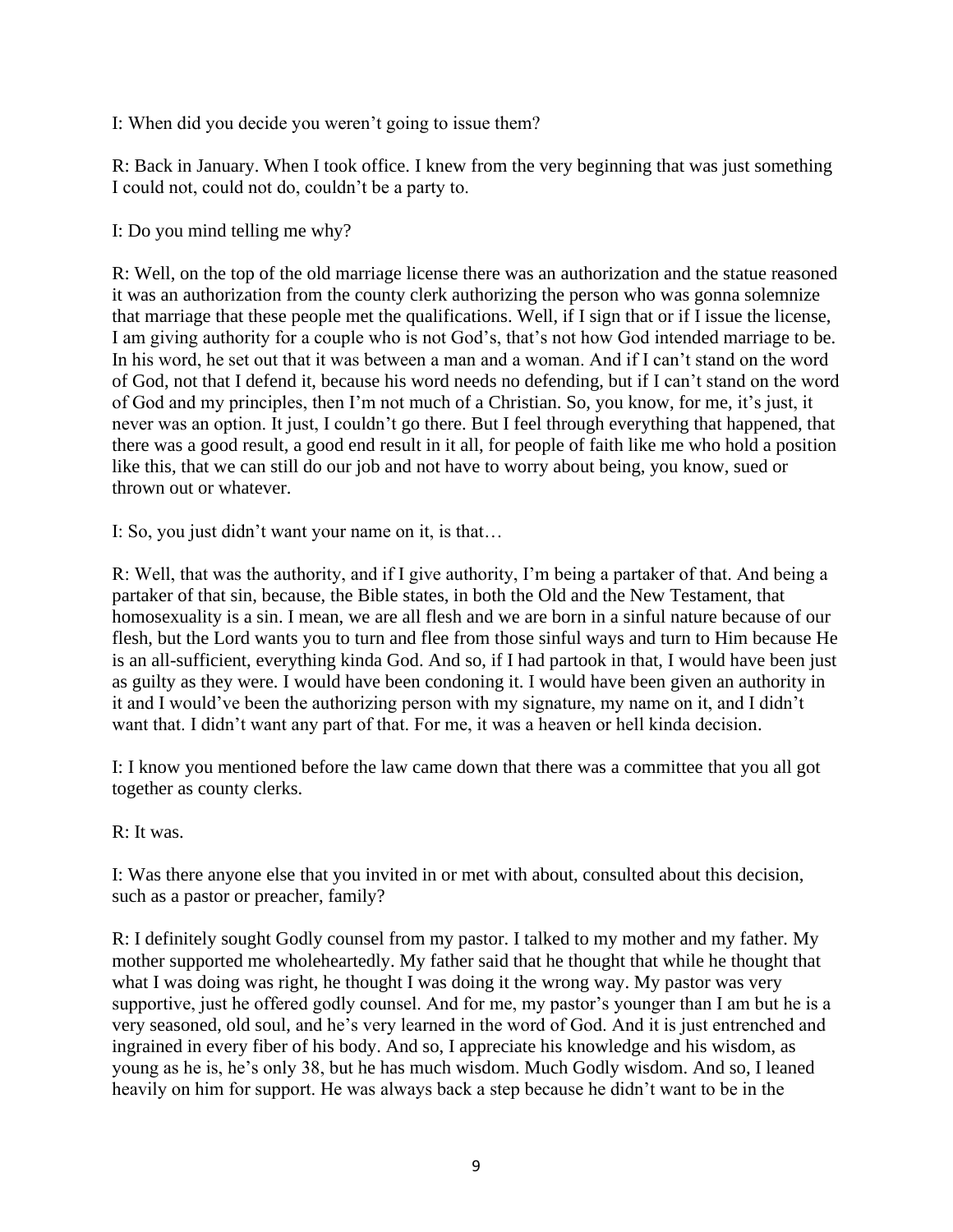limelight or have all that kinda stuff. I mean, we even had to meet in secret for our church because of the media. So, it wasn't just me going through it all, it was our church and so, and that was kinda hard. I didn't want to bring them into all of this because this was ultimately, you know, my decision and everything about it was me. I take all and full responsibility for the choices I made with God's counsel too.

I: Why did you choose not to issue licenses? You've already answered this question, sorry.

R: You're fine.

I: What did you think about the protest?

R: Well, when this was all going on, like I said, my desk was over there by my windows. I had people, I shut my shades, I had to put up shades in my office because there was people with cameras trying to take pictures of me everywhere. I mean, I went to the bathroom and they'd follow me. I would be working, they were trying to snap pictures and stuff and I just wanted to come do my job and just do it. And there was people with bullhorns about two feet outside my windows. Right here. Screaming "do your job! Do your job!" They were yelling some other little chant, like a cheer or something. It was about "gay or straight, black or white, marriage is a civil right" or something like that. But that was all with bullhorns about two feet out in front of my window. And while I was sitting here working. So, I just turned my music up that much louder, had my door closed, I just turned my music up and just listened, you know, to worship music while I was working. And then, of course, they would come in the office, you know, when people would come in they would follow them and try to, there was some heated contention there a lot of times. Not so much with me, but with protestors on either side. And, now I didn't want anybody to get hurt or to have their feelings hurt or anything like that. I just, it was really weird because I mean, there was people on the sidewalk out there marching up and down, honking horns and just, and then you had people, both sides. I mean it was just, you know, I tried to just keep my blinds closed and not look at it. Kinda like out of sight, out of mind. So, some of the most heated times was when, like a couple would come in and there was a couple that came from California, San Francisco, flew all the way out here to get a license. They knew I wouldn't issue them a license. And so, came all the way out here and then of course, the LGBTQ side came in and then the Christians, the people that were supporting me came in, and then it was just a, they had their signs and one side was yelling, this side was yelling, and they were trying to get louder. And you know, the media was there and it was just a, you know, it's a wonder we even was able to do business. But actually, we had a really good year last year (laughs). Through the midst of it all, it was pretty impressive. I was thankful, you know. But I just, even some of the protestors, it was hot. It was like 90 degrees. I offered them water. On the other side, I offered them water. We've got a water cooler in here. I told them if you need, if you get hot, you need water, come in, fill your cups up or whatever, you come in, freshen up, sit down. We had benches out there, they could cool off. I don't want anybody passing out or getting a heatstroke from protesting me! I would feel so guilty for that! So, I offered them water and cool air.

I: How soon after the decision came down from the Supreme Court did the protesters arrive right outside your office?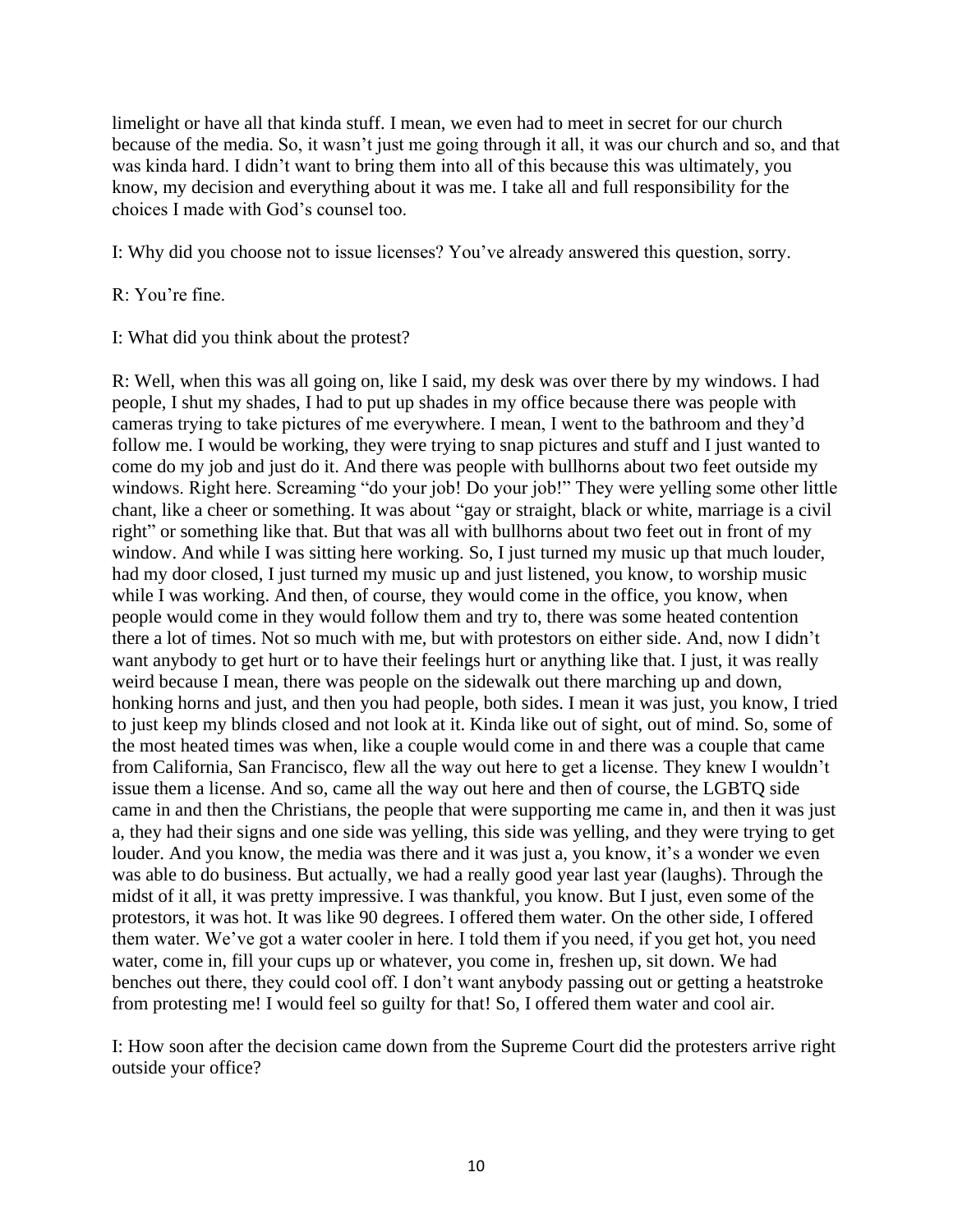R: Well, once they heard that I wasn't issuing them and I got sued, they were right out there. It was the next week.

I: Oh, within a week?

R: Oh yeah.

I: Did you expect the amount of backlash that you received?

R: I never really gave it a thought, because to me this was just something that I had to do. And it didn't really effect my decision. A lot of people, one thing that I remember was a Scripture in second Timothy 1:7 it says "God did not give us a spirit of fear, but of power and of love and of a sound mind." And that is the Scripture that kept me. And I kept on thinking, you know, Paul said "What can man do to me? He may take my life but he cannot touch my immortal soul." And that's where my value is, is my soul. So, I kept on thinking, you know, man can take my life but he can't touch my soul. And what can man do? He can throw me in jail but he can't take my soul. So that was where I was. I never gave a minute's thought about what the other side was gonna do, what they had intended on doing to me. I couldn't think about that. You know, because that would be a detractor. And I had to stay focused and I had to keep my eye on God. That's why I don't do social media or I didn't watch the news, didn't watch any of the interviews, didn't read any of the stuff they wrote about me, which was some nasty stuff. And the media wondered why I wouldn't give interviews. Well, they're nasty! They were nasty to me. They were very biased and very one-sided and I'm not gonna subject myself to that. I had no intention on doing that. I didn't care what they thought. What they thought did not matter because my God knows my name. and it is just, I mean, that's where I live.

I: What was the environment like? Did you ever feel unsafe?

R: Oh my, yes. Because I received many death threats. Death threats here at the office. I had an ex-Marine call and say he was gonna come in with a machine gun and mow every one of us down. I received death threats over email. I received death threats over the phone. We've had people come in and just be mean and nasty. We had to get the sheriff's office to kinda stand at the door. I had to change the way I come to work, the way I went home. I had to change where I parked, what I drove, when I came, what time, when I left. We had to change our home phone number. It was a very volatile time. The threats were nonstop. The lashing out and the venom spewed toward me was, I mean, I blushed just reading some of the stuff. Just think "eww" you know. And I've received things in the mail that were ungodly.

I: Personal mail or…

R: Mail here. Received things that were ungodly. Just, you know, you look and think "oh." So, but I can tell you this: the bad mail that I received, as far as media mail. Mail coming in from the mail carrier and UPS and everything else like that would go into about a one by box. Okay, that's all the bad mail I've received. The good mail that I received would fill up half of this office on the ground. You know, it was amazing. I've got it all at home. Just the outpouring of support in those mails. When I went to jail, I mean, I got boxes and boxes and boxes. They had never seen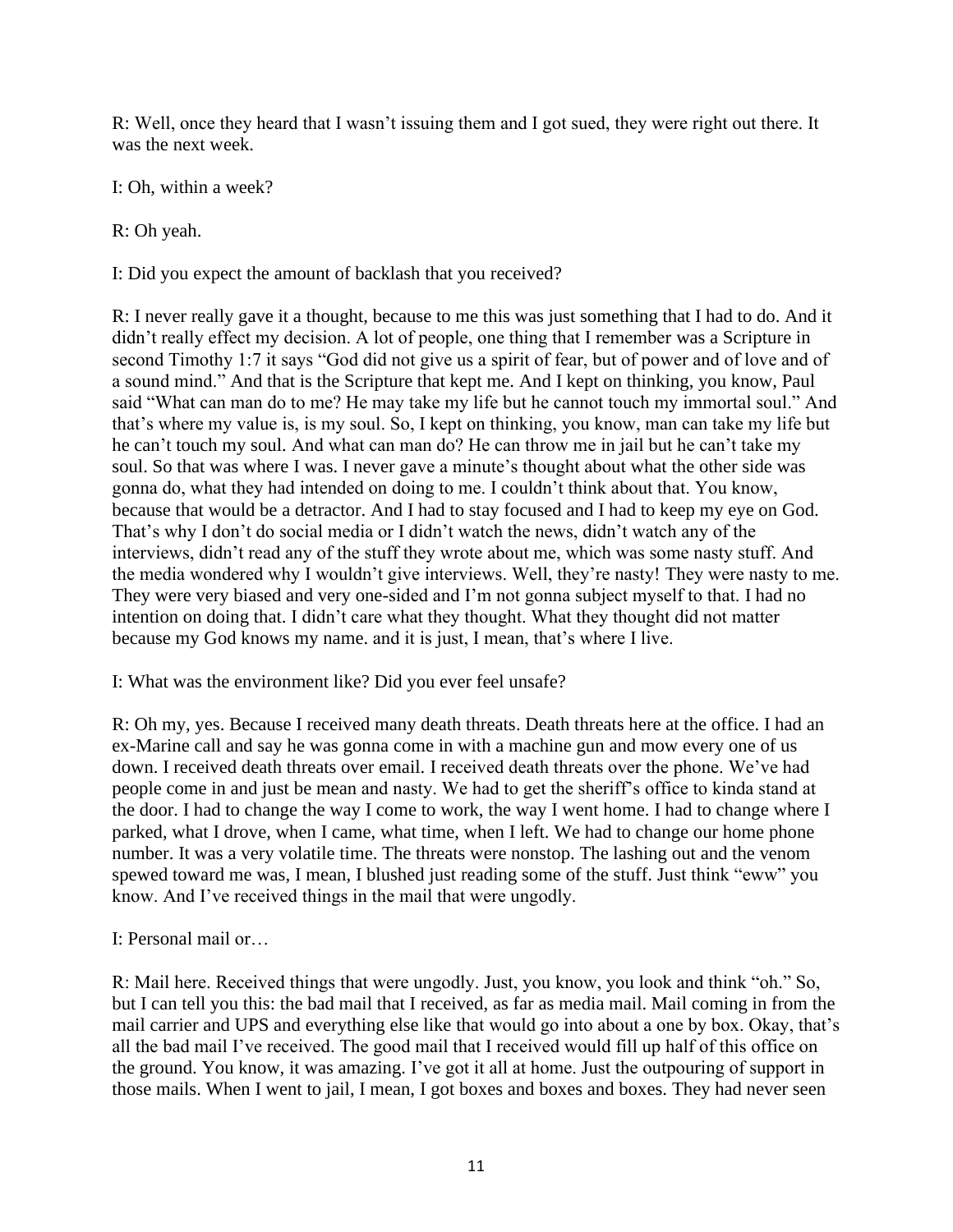so much mail in their lives. Thousands of letters. We had to go back twice to pick up after I got out, to pick up mail. Just the encouragement that people were giving me, knowing that they were praying for me, was just amazing. Because I know that those prayers stirred God, and that He heard every single one of them. And He was looking down saying "You see that one there? That's my girl." You know, I can just imagine that, you know, "She's mine. And look, she's standing." And I just, I knew that no matter what the bad was, that the good definitely just outweighed it a thousand to one.

I: So, you actually felt more support than protest?

R: Most definitely, for me. Of course, I always look at things on a positive thing. I'm a very optimistic person. I always, someone can say "oh, well they're a bad person, they did this to me, they did that to me, how can you treat them good?" Well, I mean, they treat me good. So, I'm gonna treat, you know, until you wrong me I don't have any reason to not treat you that way. So, I just, I try to look at everything very optimistically and think that, you know, God's in control. Just playing everything out and He knows how it's gonna end. Just trust in that it's all gonna be good.

I: We're gonna move on to the lawsuits. Do you mind telling me a little bit about the lawsuits and battles you were involved in?

R: Well, there was four people that joined together on the original suit from July  $2<sup>nd</sup>$  and I never actually waited on any of them except the one, the Fernandez and Holloway, I believe. I renewed their, one of their tags and then they wanted a marriage license and I told them I wasn't issuing. That was a heterosexual couple. But they never came in. they came back in and got their license but they never got married. Anyway, through all of that, it went through Judge Benning's court and into the, and of course I went to jail because he issued an order for me to issue the license and I rejected that. He put me in jail. And that was God's will too. Listen, God's timing is impeccable. I had been under severe pressure. And I was still coming to work and still having a good time working and stuff. But the pressure was immense. And I slept good. You know, I never lost any sleep through all this. I just really had a sense of peace. When I got put in jail, that was some of the most peaceful time that I had spent in a long time. Because I could read the word of God all day long. I could sing. I could pray. I could do Bible studies. And you know, what was so funny, the people there at the jail, they have like criminals that are there for like, periods of 10 years or more. Hardened criminals. And they told one of the ladies that's up at the front desk, they said "you tell Miss Davis we're praying for her." You know, I'm praying for those people in that jail and those people in that jail were praying for me. So, you know, I just, you know, God works in all for the good. He didn't say it would always be good, but He works it for the good. And that was exactly what He was doing.

Well, let me think, those four originally, that's the ACLU lawsuit and then there was two individual couples that also sued me and they joined into that suit. And eventually, the sixth circuit dismissed all three of the cases that were against me without cost being awarded to anybody. And because the new law, the Senate Bill 216, took everything that I had been asking, it was exactly what I asked for. It was the accommodation I asked for from the very beginning from our past governor. But he refused. He said you just have to fight it out in court. I mean, those were his words. Fight it out in court. When they dismissed that, then it remanded back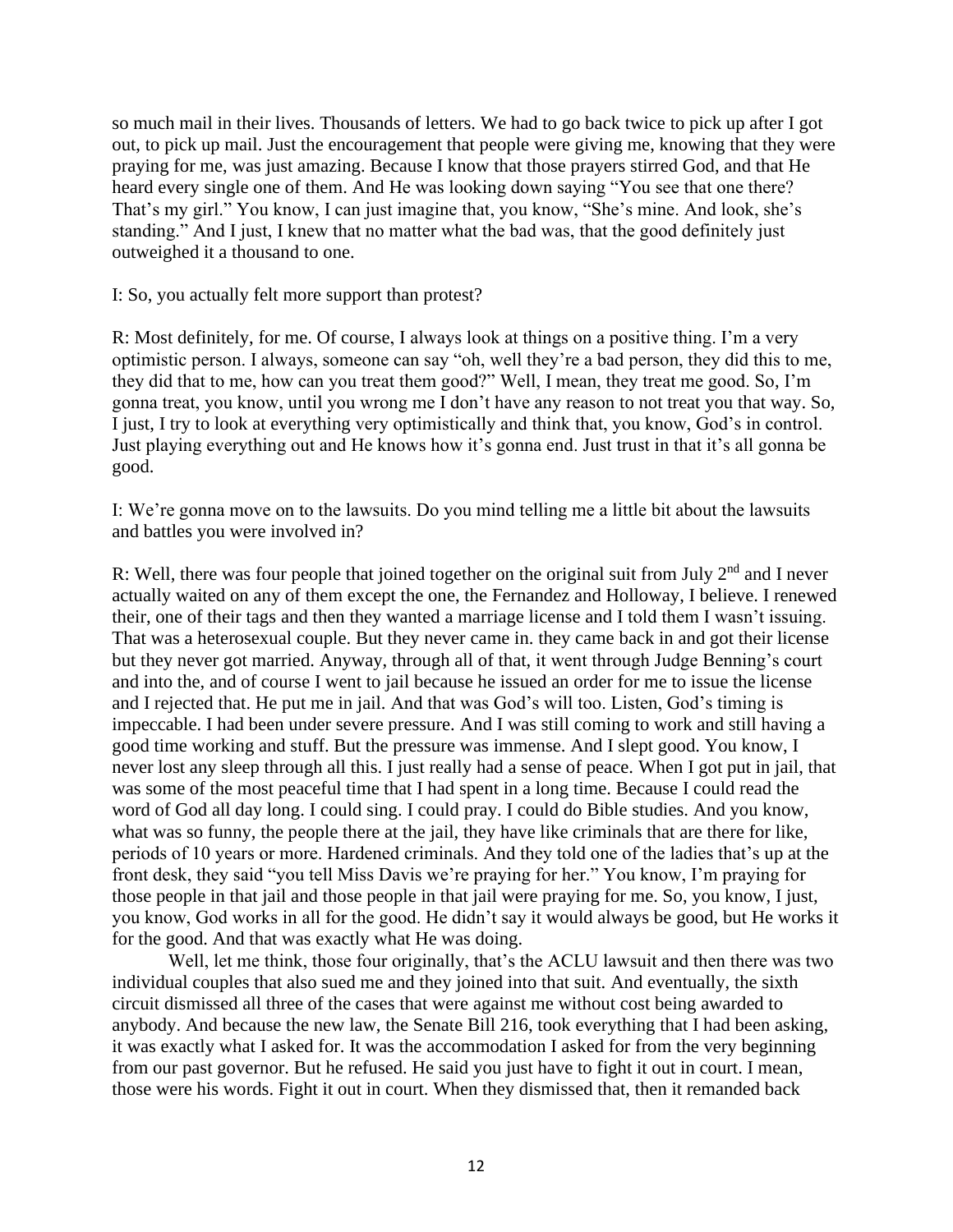down to Judge Benning, and he dismissed, but now they're still suing me for money. For core costs, attorney fees, pain and suffering, punitive damages. I don't know exactly what all else.

I: What was your game plan?

R: My game plan was to trust God, be obedient, and just do what He asked me to do. That was it. I'm not one that has to lay out a whole big schedule of things to do because I'm not a very good scheduling person. But my whole game plan was to simple love God, listen to Him, and be obedient. Because through that obedience comes the blessings of God and I wanted those.

## I: Were you confident in the outcome?

R: I am confident in my God. I laid it to Him. Listen, this is something that a lot of people don't understand is the Lord says that perfect love casteth out all fear. And so, when you have no fear holding you back, and you can give something that is so big, like this was, and still is, I can give it to Him and I never pick it back up. I don't worry about this stuff. I can't sweat the small stuff because I gotta make heaven my home, for one. But He says cast all your fears on Him. Cast everything on Him. You know, we're not supposed to pack this stuff around with us. That's why people get depressed or oppressed and they commit suicide is because they take all their stuff with them. And they don't understand that there's a God in heaven who wants all that. Who wants to take all that from them so that they can have that peace and joy and they don't have that heaviness pressing them down and keeping them to where they feel like they have no right to even be living or they shouldn't be doing this. You know, and that's what I wanted people to understand.

Someone asked me one day, they said "how can you come to work every day with a smile on your face, singing," and you know, I walk in singing, whistling, I whistle here all day long. I sing. And they said "how can you have that?" and I said "Listen. My God has given me a peace in my soul and a joy in my heart that no devil in hell can take away from me." I said, "Now, I can give it away, bit by bit, piece by piece if I choose to. But it's mine. And my God gave it to me. So, I'm clinging to it." And so, it doesn't matter what goes on around me. Doesn't matter what happens. He's still a mighty God and He's still in control, so I trust Him. I have to trust Him and believe that all is well and it's gonna be that way and that His purpose will be fulfilled. You know, I want God's will in my life more than anything. I want His will to be evident. You know, the word of God says we're to be salt and light. And salt and light do one thing. They effect everything they come in contact with. And that's what I wanna be. I wanna be salt and light. I want everybody that I come in contact to know that there is a God in heaven that loves them, that they don't have to die in their sins, that they don't have to be miserable, that they don't have to be oppressed and just in a dark place in their life. So, you know, the word of God says we're not to hide our light under a bushel. Under a bushel basket. We're to let it shine. And I want to do that. That's my game plan. I want my light to shine and I want the whole world to see it. You know, I want somebody that maybe never even thought about God or maybe even didn't even know that there was a God in heaven that loved them. I want them to know that there is one and that He's real and He's alive and on the throne.

I: How far were you willing to take the fight?